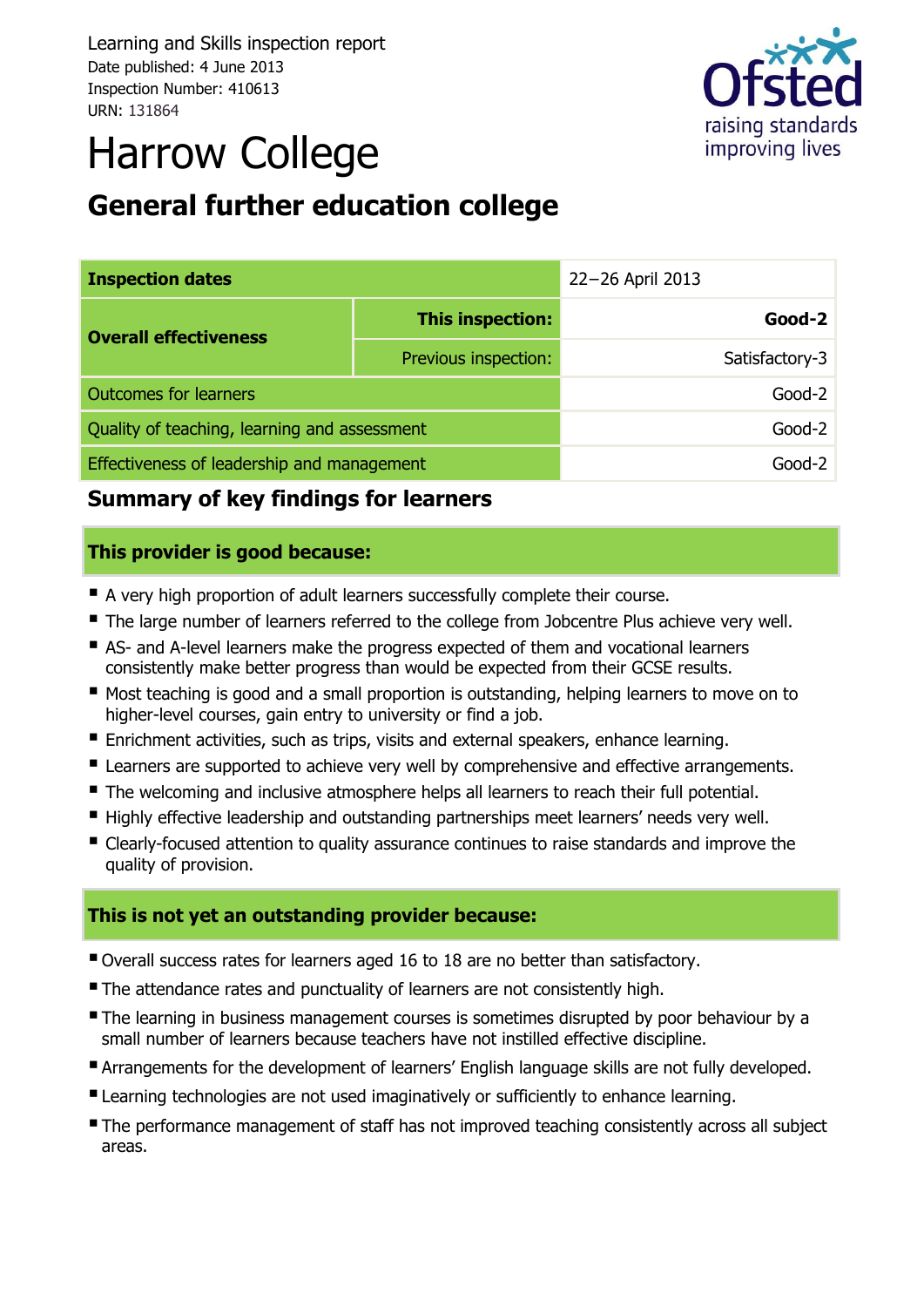# **Full report**

# **What does the provider need to do to improve further?**

- **Increase achievement rates, particularly for learners aged 16 to 18, through more consistently** good teaching and learning, ensuring all teachers:
	- use all forms of learning technologies more imaginatively  $\overline{\phantom{a}}$
	- promote the development of English language skills more effectively  $\equiv$
	- implement procedures for learners' attendance and punctuality more rigorously.
- Improve the performance management of teaching staff by linking results of the observation of teaching and learning more directly to staff appraisals.

# **Inspection judgements**

| <b>Outcomes for learners</b> | Good |
|------------------------------|------|
|                              |      |

- The proportion of learners successfully completing their course declined slightly in 2011/12, but shows an overall trend of improvement and is comparable to the national average. These success rates are satisfactory for learners aged 16 to 18 and very good for adults, particularly at foundation and intermediate levels where they are significantly above the averages for similar colleges.
- The retention rate of learners of all ages has increased for the past three years and is marginally above the national average, but pass rates fell in 2011/12 and are now slightly below the national average.
- **The large number of learners referred to the college from Jobcentre Plus achieve extremely well.** The overall success rate for apprentices and the proportion passing within the expected time frame are satisfactory.
- Learners join the college with relatively low levels of prior attainment. The results of AS- and Alevel learners are as expected if their GCSE results are taken into account. This value added performance is consistently high for learners of AS- and A-level art and design (graphics) and media studies, but low for AS- and A-level economics. Learners taking vocational subjects have made significantly better progress than expected for the past five years, particularly learners on the advanced creative media production programme.
- **The need to improve the attendance of learners was highlighted at the previous inspection.** Although attendance rates have increased, they still remain no better than satisfactory and poor punctuality disrupts learning in a small number of lessons.
- The college has a very high proportion of learners of minority ethnic heritage and differences between the results of these diverse groups have narrowed over a three-year period. Learners of Indian background perform better than other college learners and when compared to national figures. The success rates of African, Caribbean and White British learners have increased, but they are still below college and national figures. Female learners generally perform better than males, but this achievement gap is narrowing. Those learners declaring a disability and/or learning difficulty perform as well as other college learners.
- **Progression rates are high for learners moving on to higher-level courses within the college,** particularly for English for speakers of other languages (ESOL) learners. This enables many learners to gain advanced qualifications from relatively modest starting points. Progression rates to university are high and many of these learners have little family history of higher education.
- Staff place a strong emphasis on the importance of developing the employability skills of learners and this is done well. Strong partnership work with external organisations provides learners with the opportunity to sharpen their job application and interview skills. Work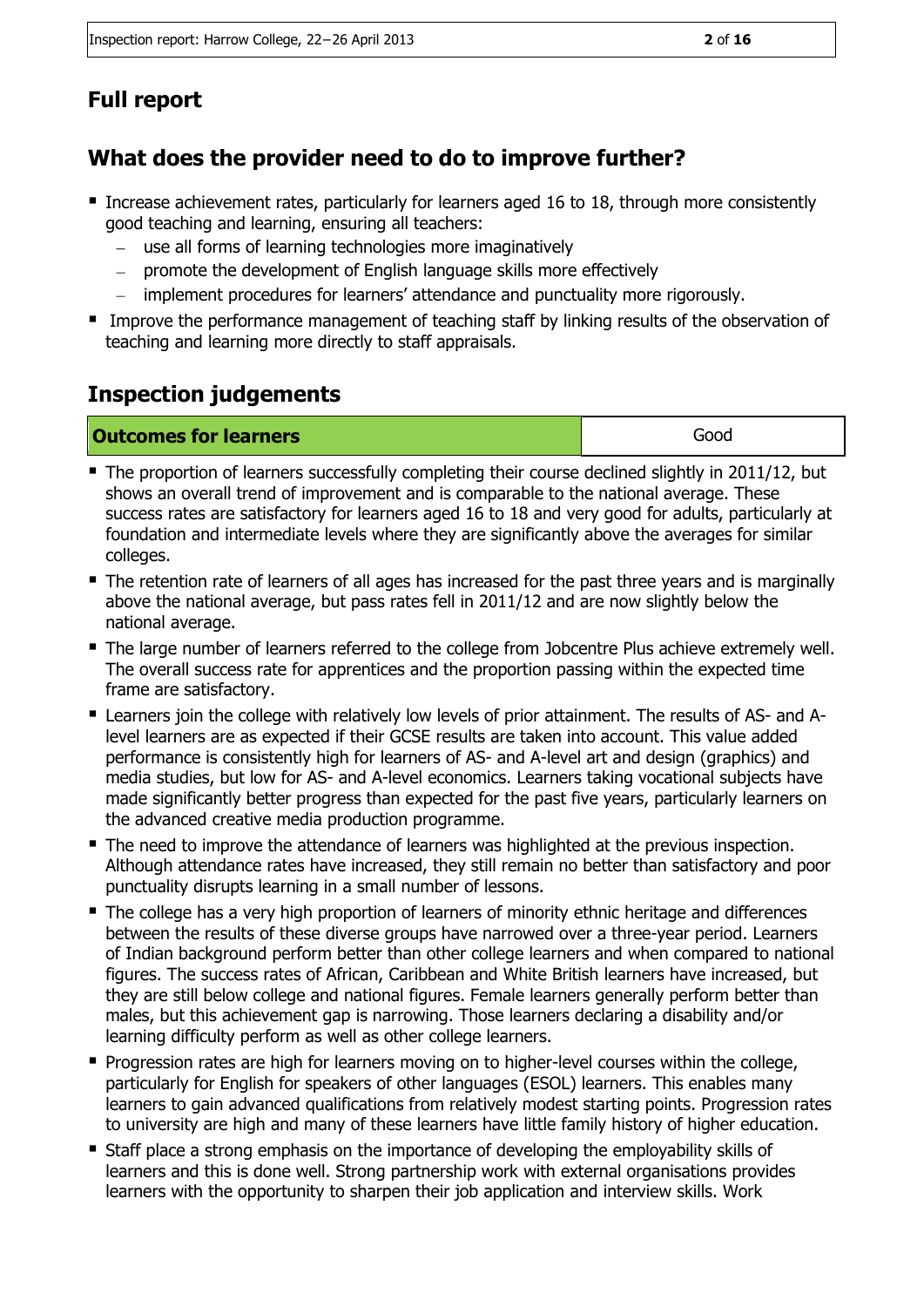Inspection report: Harrow College, 22−26 April 2013 **3** of **16**

placements are well organised and give relevant and contemporary experience of employment. A broad range of charity events helps learners develop strong personal and social skills.

| The quality of teaching, learning and assessment | Good |
|--------------------------------------------------|------|
|--------------------------------------------------|------|

- The majority of teaching and learning is good and a small proportion is outstanding; this leads directly to good outcomes for learners. Where teaching is at its best, learners have high expectations of themselves. Work is demanding and motivating, ensuring that learners strive for the highest standards. Lessons proceed at a rapid pace, with well-planned and varied activities that meet the individual needs of learners. Teachers create many opportunities for learners to discuss topics and this helps them to consolidate learning and deepen their understanding.
- Where teaching is weaker, the variety of learning techniques is limited, for example an overreliance on worksheets, and not enough consideration is given to learners' different stages of learning. Teachers make too many assumptions about learners' prior knowledge or grasp of the information presented, resulting in confusion when learners attempt follow-up tasks.
- **Most teachers use questioning well to check understanding, but a few miss opportunities to** encourage deeper thinking through more probing questions. In many lessons, teachers manage behaviour well and this contributes to the good attitudes shown by learners. However, there are a few occasions where uninspiring teaching fails to engage learners, leading to low level disruption, particularly, but not exclusively, in business management lessons.
- **Teaching in a number of areas is enhanced by relevant and interesting enrichment activities or** work placements that broaden understanding. While there are good examples of the use of information and learning technologies to enliven learning, the full range of possibilities is not exploited. The college's virtual learning environment (VLE) contains good materials and is used regularly.
- **F** Formal assessment is usually well planned and managed. Helpful guidance is given to learners about improving their work, although feedback in a small number of lessons and on marked work is not specific enough, especially in terms of helping learners to achieve high grades. Many, but not all, teachers correct spelling, punctuation and grammatical errors. The best teachers skilfully monitor the progress of learners and adapt their lesson according to their responses.
- Learners speak very highly of their experience of college and of the teaching they receive. Helpful initial advice and guidance ensure learners choose appropriate courses. Learners value the wide range of services that support them with university applications and finding employment.
- **Relationships in lessons are very good and learners appreciate and value the support they** receive that promotes self-confidence. Learning support assistants are skilled at supporting learners. Additional learning support arrangements for disabled learners and those with learning difficulties are particularly strong.
- The college-wide strategy to improve learners' English and mathematics involves all learners being assessed and offered English and mathematics courses at an appropriate level. However, the information gleaned about learners from these initial assessments is not always taken into account when planning lessons. Many teachers take care to explain relevant specialist terminology for their subject, but not all are alert to opportunities to develop non-specialist language skills.
- Staff have a good awareness of equality and diversity issues and an atmosphere of mutual respect prevails throughout the college. Teachers choose learning materials carefully to reflect the diversity of learners and use opportunities that naturally arise in lessons to broaden understanding. Most learners work readily and cooperatively with those from different cultures and teachers are generally experienced in facilitating this. Learners with learning difficulties and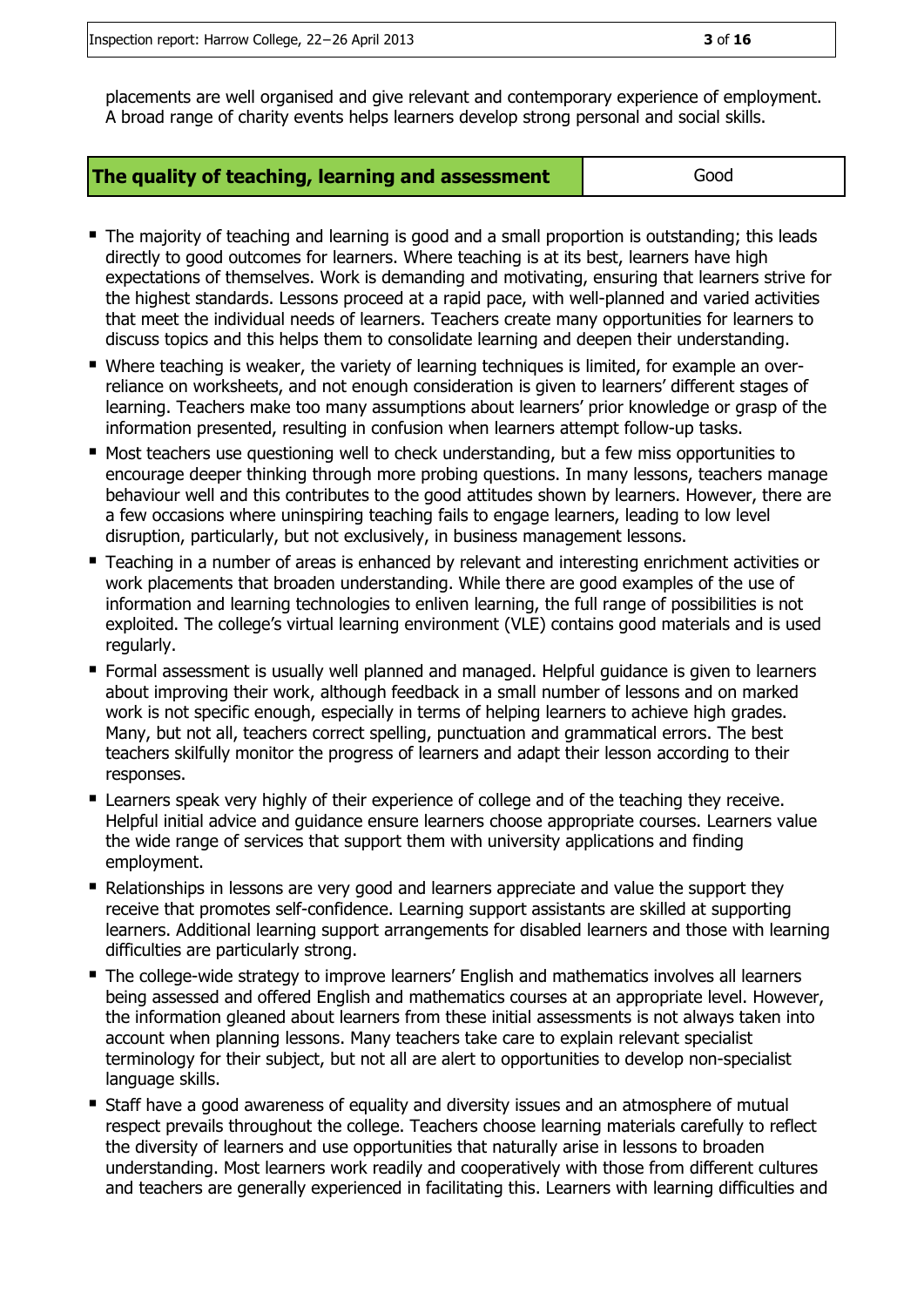disabled learners are an integral and central part of college life and play a full part in generating an inclusive ethos.

#### **Health and social care**

**Learning programmes for 16-18 Learning programmes for 19+ Apprenticeships Employability**

Requires improvement

- Overall success rates for classroom-based courses are slightly above the national averages. Workplace learners make good progress and success rates are high. Attendance rates are low for advanced level learners and punctuality is sometimes poor. Despite good outcomes, the quality of teaching, learning and assessment requires improvement as it varies too widely.
- In the better classroom-based lessons, teachers ensure learners are interested and make good progress, developing greater knowledge and skills. Teachers have high expectations of learners and provide good support. They ensure learners understand how to become effective carers.
- The large majority of teachers manage learners' behaviour effectively. They encourage learners to discuss their practical work skills and this brings learning to life. For example, learners increase their awareness of the importance of promoting independence in residential care settings. This encourages them to develop confidence and take pride in their work. However, teachers do not always help learners to understand fully the links between theory and practice.
- In the less effective lessons teachers do not plan effectively to make sure learners' needs and interests are met. The range of learning activities and teaching methods is too narrow and the pace of learning is often slow for the majority of learners. Too few teachers make effective use of technology to enhance learning.
- In some lessons teachers do not use appropriate learning activities to help learners improve their use of English language and mathematical skills.
- Teachers make effective use of a broad range of local employers who provide work placements for learners. They provide satisfactory support for learners during their placements, helping them to develop useful employability skills. In a particularly good example, learners described the fire-evacuation arrangements used in their placement and discovered the critical importance of a thorough fire-evacuation plan to ensure the safety of people living in residential care homes.
- Teachers use their vocational experience and knowledge well to help learners understand the many varied and interesting roles in health and care services. They use good examples from their recent work experience to enable learners to get a thorough understanding of the context and importance of subjects such as diet and nutrition.
- Teachers ensure learners are aware of the progress they are making, but feedback is not always sufficiently detailed to enable them to understand what they need to do to improve their work. Work-based learning assessors provide thorough and frequent assessment, which helps learners complete their courses quickly. They monitor learners' progress and attainment effectively, helping them develop good skills and knowledge.
- Employers value highly the progress made by learners because it helps to raise the quality of care in the workplace. In a particularly good example, a learner improved her ability to communicate more effectively with learning-disabled adults to understand their needs better.
- Teachers provide satisfactory information, advice and quidance and the majority of learners have a clear understanding of what they intend to do once their course has ended. Progression rates into further learning and employment are good.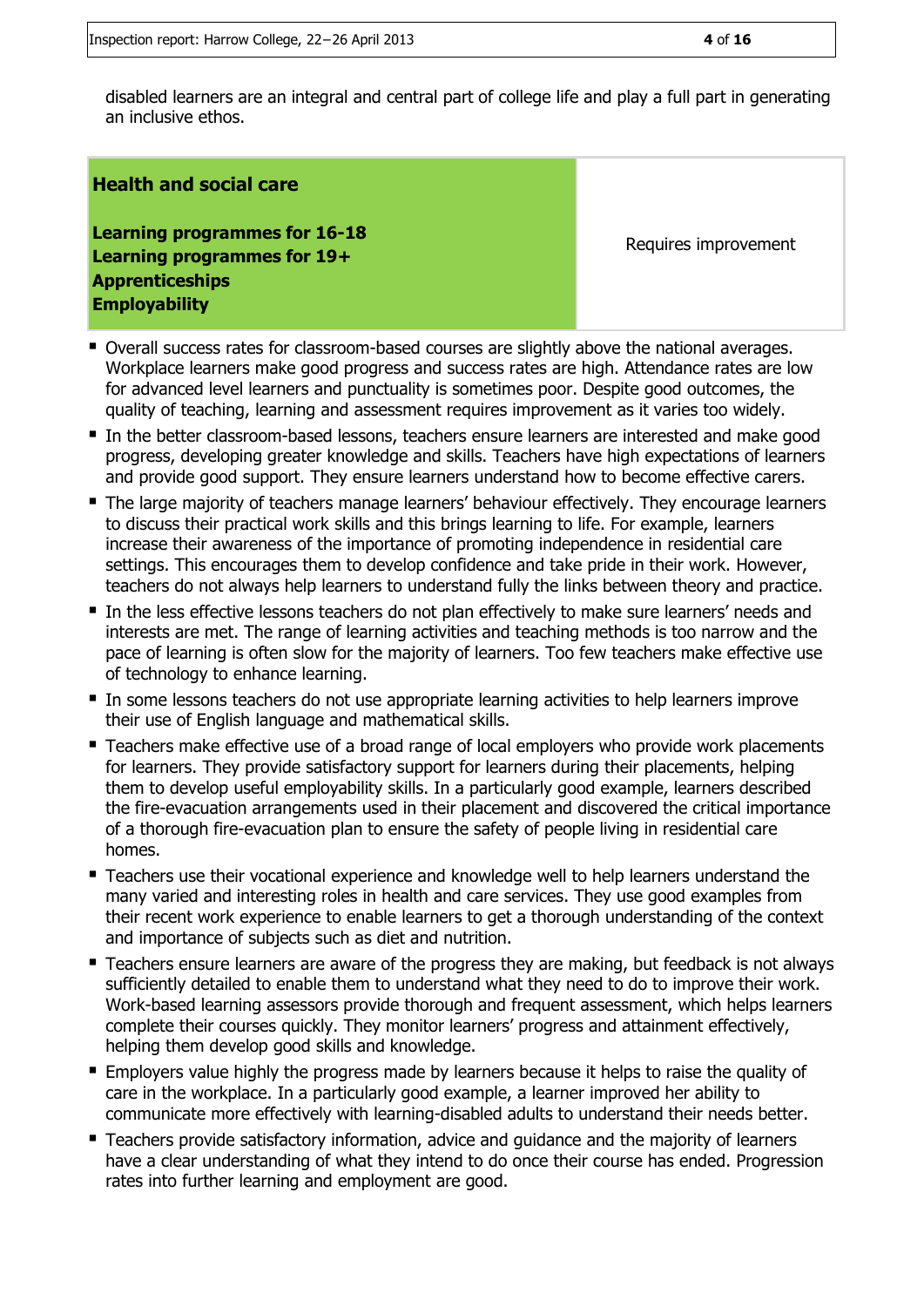Equality and diversity are promoted satisfactorily across the curriculum. All learners are made to feel welcome and respected as individuals. In a few lessons teachers do not make sufficiently good use of opportunities to challenge negative stereotyping, such as the perception that older people are usually confused.

#### **Science**

**Learning programmes for 16-18 Learning programmes for 19+**

Good

- **Success rates, with the occasional exception, are consistently at or above national averages.** Based on their GCSE grades, learners passing their courses attain at least their expected grades at AS and A level. These good outcomes are due to the teaching, learning and assessment which are mostly good and occasionally outstanding.
- Teachers have high expectations of learners and, in most lessons, learners are punctual and enjoy their lessons, holding high aspirations for their future. Many learners on GCSE courses make considerable improvement on their previous grades and a high number progress from the one-year GCSE science course onto further courses at the college.
- **E** Learners have well-developed practical skills and are confident in carrying out laboratory experiments. They benefit from carefully planned lessons which prepare them with the underpinning theory and alert them to any potential health and safety issues. Good use is made of video clips to explain experiments, for example the effect voltage has on current.
- **E** Lessons are planned well to include a variety of activities, such as computer simulations, experiments and group teaching, which effectively sustain learners' interest and develop their understanding. However, teachers do not always prepare more challenging exercises to meet the needs of the most able learners and they talk too much before checking whether learners understand.
- **Assessment of marked work is variable. Examination classes benefit from detailed explanations** of where learners have gone wrong, but there is insufficient feedback on vocational project work and how it might be improved.
- **Teachers are enthusiastic about trying new approaches to engage learners, although not all** methods are successful. In one particularly effective revision lesson, learners used mobile phones to create video revision notes on how ultra violet light damages DNA. However, in general, the use of technology in teaching and learning is insufficient. Outside of lessons, online support through the VLE is underdeveloped in a number of subjects, containing little interactive material.
- **E** Learners are given target grades when they join the college; these are reviewed regularly and motivate them to do their best. Actions are agreed to tackle underperformance and the teaching staff work well as a team to monitor learners' progress. Many learners are keen to raise their targets higher and take advantage of the high levels of support from teachers, both individually and through the extra revision classes held in and outside of term time.
- **E** Learners develop good employability skills. They have the opportunity to undertake work experience in a scientific area, such as a local chemist or hospital, and all take a course to develop wider skills such as teamwork and leadership. Learners are often reminded in lessons of the applications of scientific theory in industrial processes and this is supported through many off-site visits.
- Good support is available for the large number of learners progressing into higher education. Learners are helped by suitable work placements that bolster their applications to highly competitive universities and courses.
- The promotion of equality and diversity in lessons is satisfactory. Very diverse groups of learners work well together in lessons. Wall displays promote the contributions made by scientists of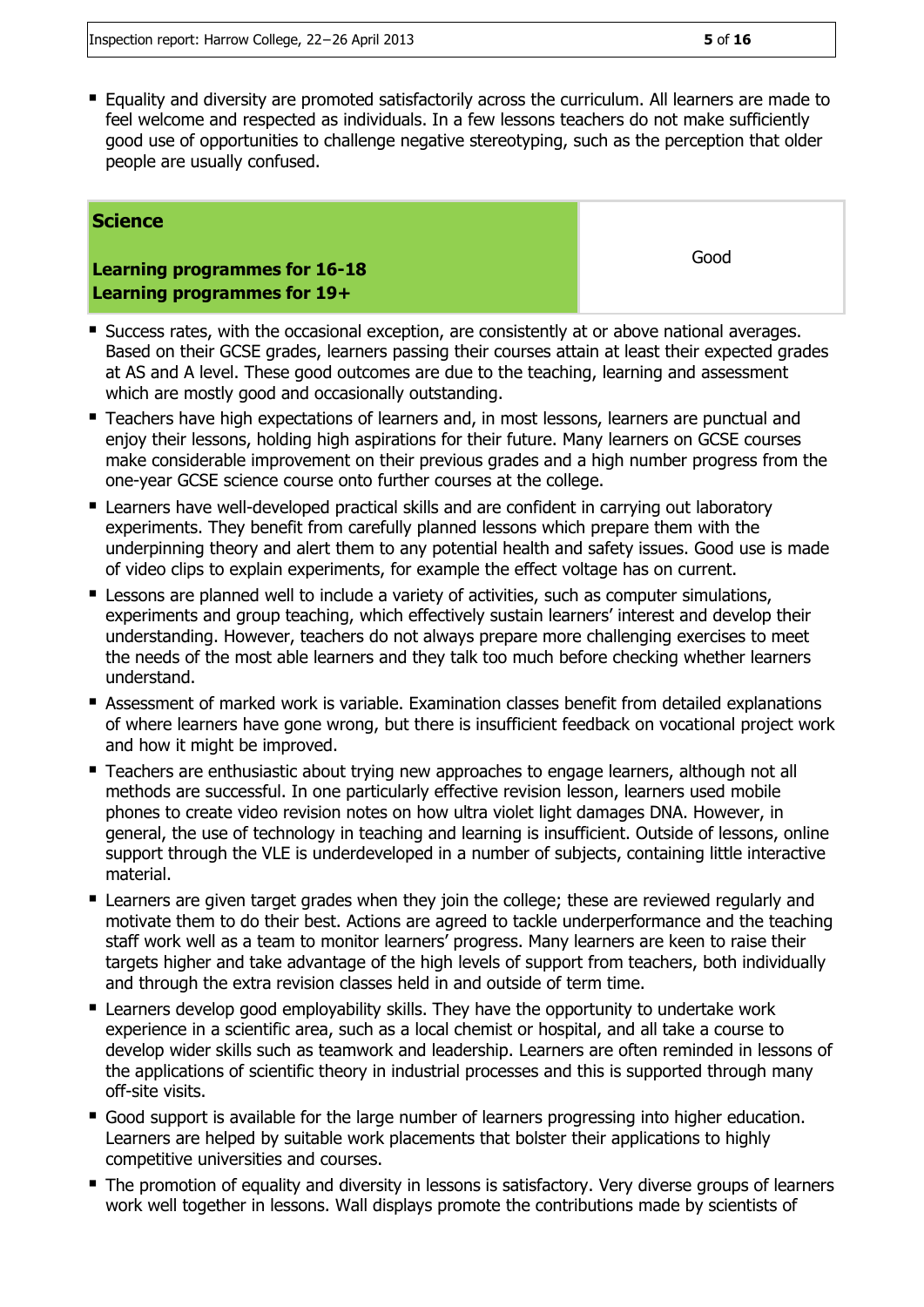different ethnicity. However, teachers do not use the opportunities that occur in lessons to develop a broader understanding of related equality and diversity issues.

**E** Learners with English as their second language can opt for a bespoke GCSE science course which helps them gain confidence and overcome the language problems they might experience with scientific terminology. For example, in one lesson all learners gained confidence by being encouraged to read aloud their own question on electrolysis to the whole class.

#### **Mathematics**

**Learning programmes for 16-18 Learning programmes for 19+**

- **Teaching and learning are mostly good, with some outstanding practice, and this is reflected in** good learning outcomes. Success rates for AS-level mathematics are very good, and for the last three years many learners have made significant progress relative to their starting points. Alevel results are good, but GCSE outcomes, although improving, remain only satisfactory. A high proportion of AS-level learners progress to A levels and then university.
- **Teachers have high expectations of learners. Lessons are characterised by supportive, but** disciplined, settings leading to consistently good learning and progress. All learners are encouraged to achieve their potential. The best teachers are motivational and hold learners to account for the timeliness and accuracy of their work.
- **E** Lessons are mostly very well planned and schemes of work reflect the demands of the syllabus. Teaching is delivered at a good pace. Starter exercises are used routinely to consolidate previous learning. Learners effectively support each other and peer learning is encouraged.
- $\blacksquare$  In the many good lessons there is a buzz of activity. Teachers use their considerable knowledge and mathematical skill to support weaker learners and provide academic stretch for the more able.
- Questioning is used to reinforce fledgling understanding. Learners routinely explain their worked mathematical solutions to the rest of the class, helping to build confidence in a supportive environment. In one AS lesson, each learner was given a mini-board to write down and display their answers to vector questions. Everyone clearly enjoyed the interactive and competitive nature of the exercise.
- Learning support staff are effective in the classroom. For example, one GCSE ESOL student with a visual impairment received assistive support that enabled her to engage fully in the lesson, responding immediately to direct questioning. In another mathematics lesson for ESOL learners, they learnt a simple mnemonic to help them remember circle formulae.
- Weaker aspects of a small minority of lessons are typified by disruptive student lateness, activities not fully achieving learning objectives, GCSE learners who disengage for part of the lesson and missed opportunities to use visual aids to secure conceptual understanding. Assessment is good. At the start of the year each learner is required to complete a six-week subject induction. The setting of challenging target grades is standard; at least four graded pieces of work are recorded every term. Underperformance is swiftly addressed through teachers' interventions and workshops.
- **Teachers set regular homework and learners' work is marked promptly. Scripts are annotated** helpfully with corrected solutions. The college's VLE is used well. Learners have good access to a wide range of college resources as well as external mathematical websites.
- **E** Learners receive good guidance and support. Opportunities for learners to enrich their mathematical experience are well developed through a mathematical club, UK senior team Maths Challenge, Maths Master classes and trips like the one to Bletchley Park. The positive promotion of equality and diversity is evident in the classroom. Learners from many different

Good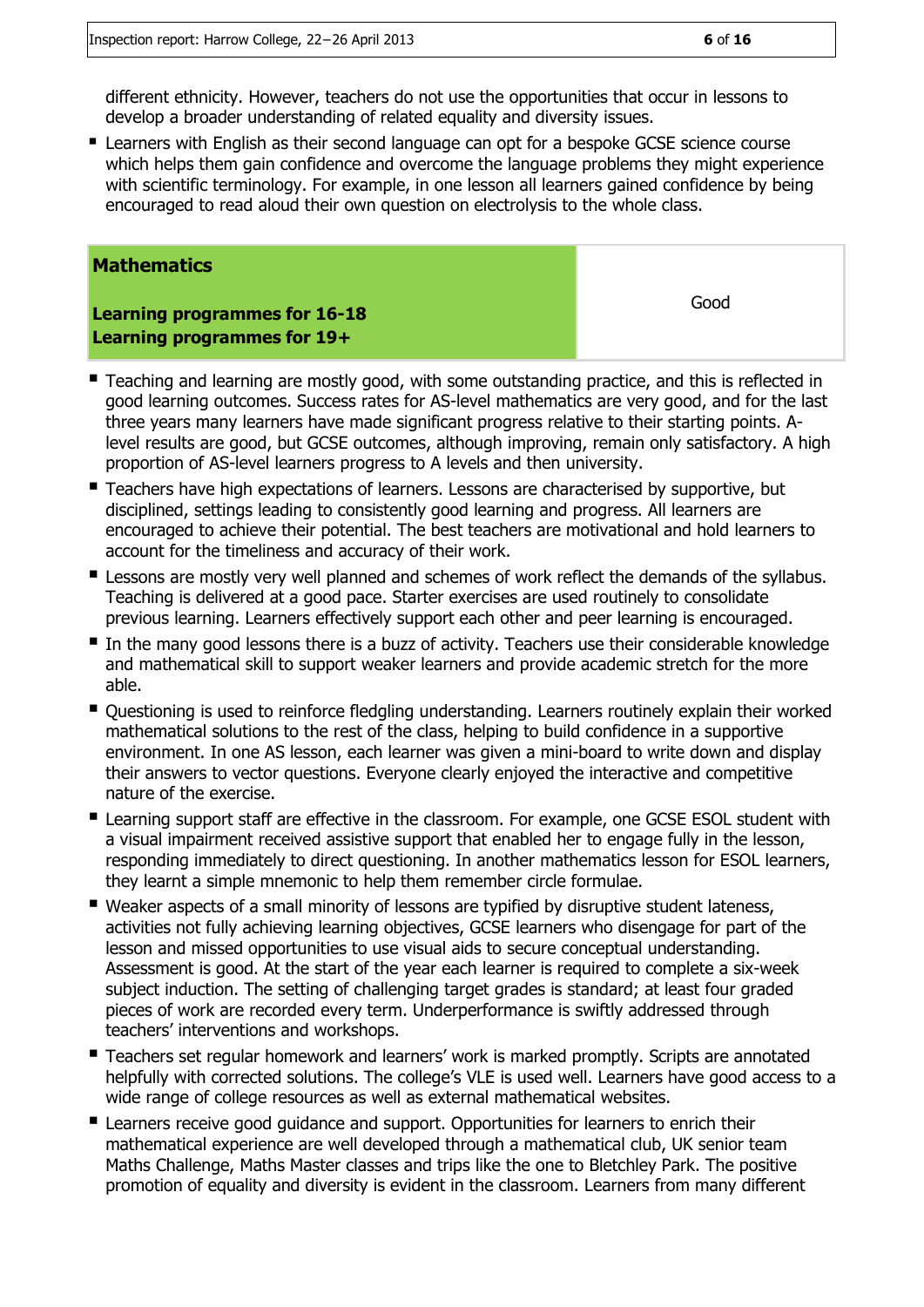backgrounds work purposefully and harmoniously together. Teachers of ESOL classes take great care to ensure learners understand the spelling of key words and phrases.

#### **Visual arts, and media and communication**

Good

**Learning programmes for 16-18 Learning programmes for 19+**

- Teaching, learning and assessment are good, which match the success rates that broadly comply with the high national figures. Learners make at least the progress expected of them based on their prior attainment, and consistently good progress in media studies and graphics. Social and personal development across courses is good. However, in a minority of lessons, learners' attendance is poor.
- **E** Learners of all abilities gain new skills and techniques quickly. During presentations of course work and classroom discussions, learners' use of technical language demonstrates learners have a clear understanding of the correct terminology. Mathematics and English are developed successfully in practical pattern making, architecture and photography lessons. Learners write informed project documents and show good analytical and critical skills.
- **E** Learning is well planned and teachers provide appropriate advice and guidance to support learning effectively. Effective use is made of peer critiques and evaluation. Learners are aware of their progress and what is required to complete assignments or improve grades. However, in a minority of lessons a narrow range of activities fails to engage all learners.
- Teachers are enthusiastic, well qualified and have high expectations of learners. Many teachers are practitioners in their field. They support and guide learners to gain skills and increase their aspirations to progress to a higher level of course, university and employment. Learners are motivated to continue work outside college, further developing their skills and techniques to achieve learning goals.
- **Teachers do not make imaginative use of the full capabilities of information and learning** technology, and their application of these resources is insufficient. In a minority of sessions, images are effectively projected to reinforce key points, but many other opportunities are missed. Classrooms are comfortably furnished, but some resources are not plentiful or up to date. For example, cameras are not recent models and specialist computers are in short supply.
- **Assessment is fair and usually informs further learning. Learners receive constant reinforcement** and encouragement from teachers about their performance, standard of work and progress during taught and practical sessions. In a few cases, feedback recorded in learning review forms is not sufficiently detailed or constructive.
- A significant strength of visual arts and media is the enrichment activities. A programme of visiting speakers, field trips and visits complements learning very well. Teachers ensure learners gain experience through live projects and links with local businesses. Examples include learners producing an informative film for the police on dangerous dogs and designing posters and a mural for the council to promote breastfeeding.
- **E** Learners develop good employability skills. Architecture learners, using the college's 'laser cutter', designed lights which they sold at a winter fair, raising money for further projects. This type of activity helped them to develop the professional skills that will enhance their ability to gain employment.
- Initial assessment and guidance are effective. The college provides an appropriate range of courses offering good progression routes, and learners are enrolled on the most appropriate course. Learners feel they can discuss problems of a personal nature with their teachers.
- The promotion of equality and diversity is good. These themes are integrated well into the curriculum and are evident in portfolios of work. Teachers celebrate cultural diversity in lessons by drawing on different artists, designers and filmmakers' work. An induction project explores the identity and culture of learners, thus raising their awareness of other cultures and self-image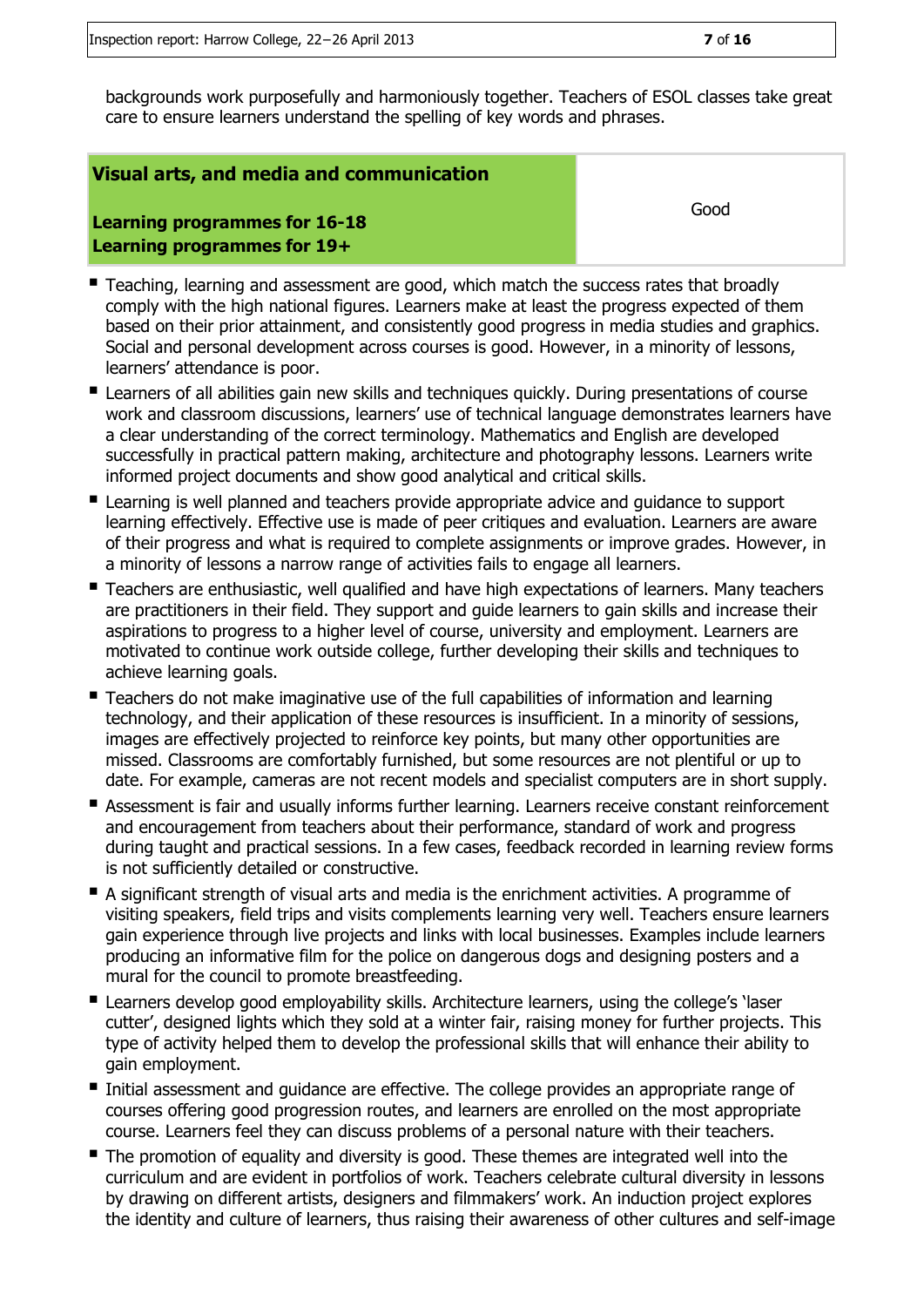through peer critiques. Learners feel safe and work in an atmosphere of mutual respect for their peers and teachers.

#### **English for speakers of other languages (ESOL)**

**Learning programmes for 16-18 Learning programmes for 19+ Employability**

Good

- Teaching, learning and assessment are good, as consequently are the overall outcomes for learners. The success rates for ESOL learners on ESOL, vocational and GCSE courses are all above national averages. Teachers have high expectations of learners and motivate them very effectively, so they successfully progress onto higher-level courses.
- The college has extremely well-planned provision for ESOL learners which ensures excellent progression routes. Courses are available in mathematics, information technology (IT), sciences and vocational courses including business, childcare and customer service. Learners aged 16 to 18 at beginner level benefit from a comprehensive study programme in ESOL, mathematics and IT, and undertake projects in geography, arts and sports.
- **Teachers incorporate employability skills very effectively in their schemes of work and young** people are particularly well prepared for a work experience placement.
- The care and support for learners are outstanding. Tutors are readily available to learners and provide excellent pastoral support through a programme of group and individual tutorials to younger learners. Particularly effective partnerships are in place with a wide range of agencies and community organisations, experienced in supporting refugees and migrants including unaccompanied minors. Learners can access multi-lingual advice, advocacy and mental health support services weekly.
- **E** Learners are prepared well for examinations. However, in planning lessons, teachers do not always sufficiently consider the needs of individual learners by preparing activities or materials to best meet their specific requirements. Teachers have detailed learning objectives for lessons, but are not always clear about the purpose and expected achievement of each planned activity.
- The better lessons are well structured to enable learners to practise speaking skills through drilling and repetition, or well-planned discussions on challenging topics. In these lessons, learners engage in a range of interactive learning activities, for example group work to identify their responsibilities and expectations whilst on work placement.
- The Learning Centre is well organised and enables learners to use the wide range of resources to study independently or to take part in 'the 6 Book challenge' and develop their reading skills. However, too many learning resources are dull and uninspiring, and teachers rely too heavily on worksheets. Teachers do not make sufficient use of learning technologies to enhance learning. Many classrooms are cramped and some ineffective classroom organisation hampers mingling, role play or activities which encourage learners' interaction.
- Assessment processes are comprehensive. An initial assessment identifies learners' abilities and needs well. Target setting is effective and leads to specific individual learning goals. Learners review these regularly in tutorials and use them to track their progress in discussions on what they need to improve to make progress. Teachers encourage learners to correct each other's work.
- **Teachers set written tasks which they mark promptly with helpful comments for improvement.** Verbal feedback is encouraging, but teachers do not give learners enough specific feedback on how to improve their pronunciation and intonation.
- Information, advice and quidance services are good. Specialist community organisations are used as well as the college's careers service. Learners attend progression fairs and information events. They develop their English and mathematics especially well and are encouraged to develop their interest in information technology.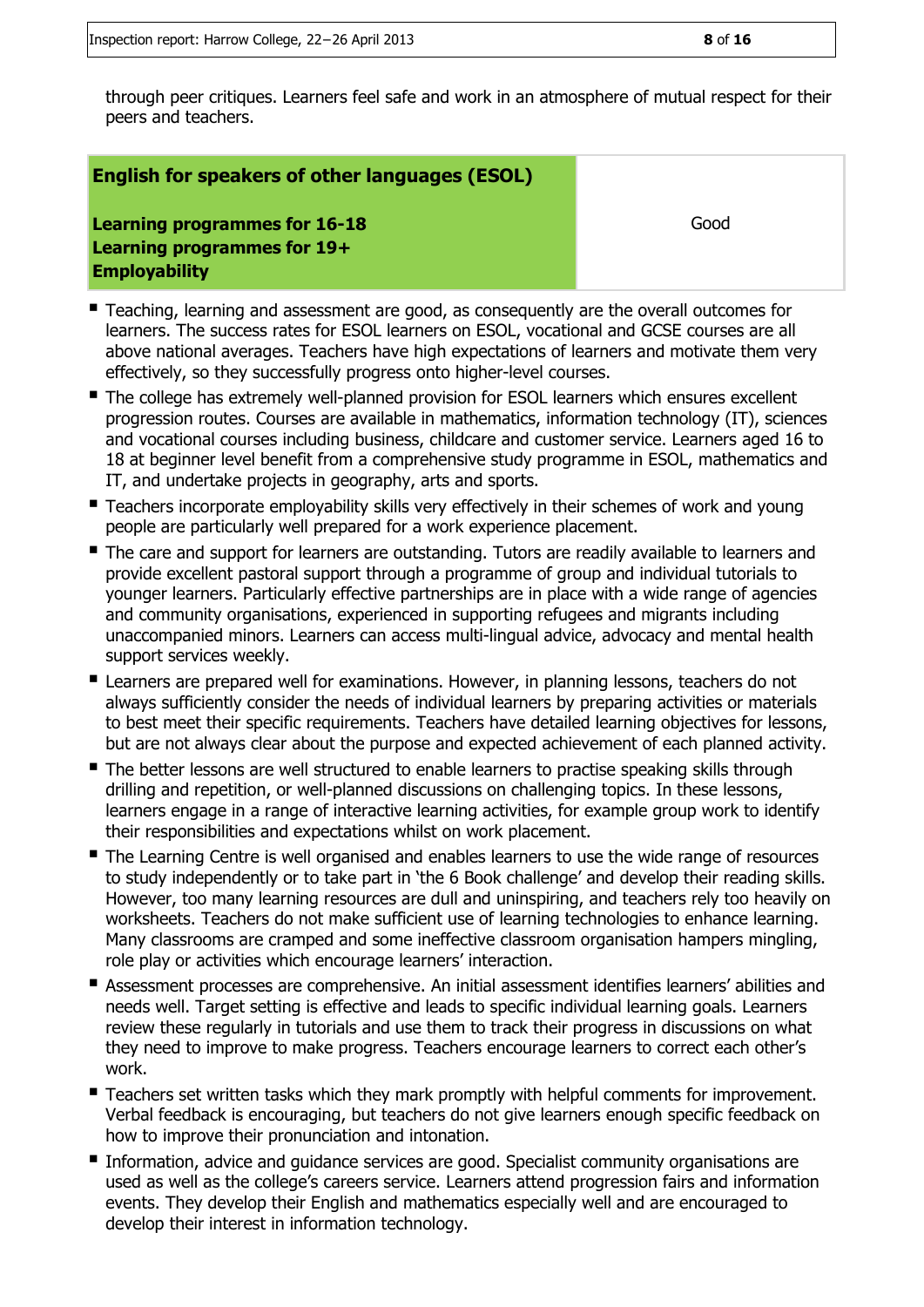**E** Equality and diversity are promoted well across the curriculum. Learners show each other respect and teachers encourage discussions on cultural diversity and varying practices in the work place. Some teachers adapt their materials and work especially well with learning support assistants to ensure learners with visual or hearing impairments can fully participate in lessons.

#### **Business management and administration**

**Learning programmes for 16-18 Learning programmes for 19+ Apprenticeships Employability**

**Inadequate** 

- Outcomes for learners have improved for most courses, but overall they still remain significantly below the national averages. They are good for customer service and business administration work-based learning programmes. AS-level business studies learners make insufficient progress from their starting points. Teaching, learning and assessment are inadequate because, as borne out by learners' outcomes, on too many programmes they do not enable enough learners to achieve.
- In the better lessons, including the majority of administration sessions, learners are inspired to understand the world of work in a changing economic and political environment. Lessons follow a brisk pace and enable learners to think independently on current topics such as recession, mergers, marketing, consumer rights and advertising. In a small minority of lessons, learners develop the research skills necessary to achieve high grades. In work-based learning programmes, learners benefit from professional courses that are linked to the business world.
- **Teaching staff demonstrate good understanding of the business world in their explanations and Theorie and** use live topical examples. One lesson showed learners how online marketing can lead to fierce competition and takeover through diversification.
- In too many lessons, business management learners disrupt learning through low-key disruptive behaviour and show insufficient respect to each other or their teachers. Teachers fail to control this poor behaviour through unsatisfactory classroom management.
- Teachers do not use the results of initial assessment for English and mathematics sufficiently to tailor their lesson planning to meet individual learners' needs. The narrow range of practical activities fails to stretch and challenge learners. Too many learners are passive and not motivated. They are not sufficiently involved in classroom activities and, as a result, they become easily distracted and disengaged.
- Specific and timely individual targets are set for work-based learners, who use an online tracking system well to gain confidence and develop professional knowledge. Learners' progress is not monitored rigorously on many other courses and hence learners are often unclear about their progress or progression opportunities.
- Well-established partnerships with employers and other organisations support the development of work-related skills. For example, an event with business professionals on how to succeed in a corporate environment motivated learners and improved their confidence in an enterprise programme run with a local business organisation.
- The college's VLE contains creative and professionally-produced learning resources that benefit learners. Following staff training, learning technology is now effectively embraced by a few teachers, but its potential is not fully exploited in most lessons.
- **Feedback to learners does not always help them to understand how to improve and make** progress to better their grades. Teachers generally correct learners' work for English mistakes, but too few teachers provide developmental feedback on assignments.
- Attendance monitoring, with timely interventions by staff when required, has improved the attendance rate, but it is still no better than satisfactory.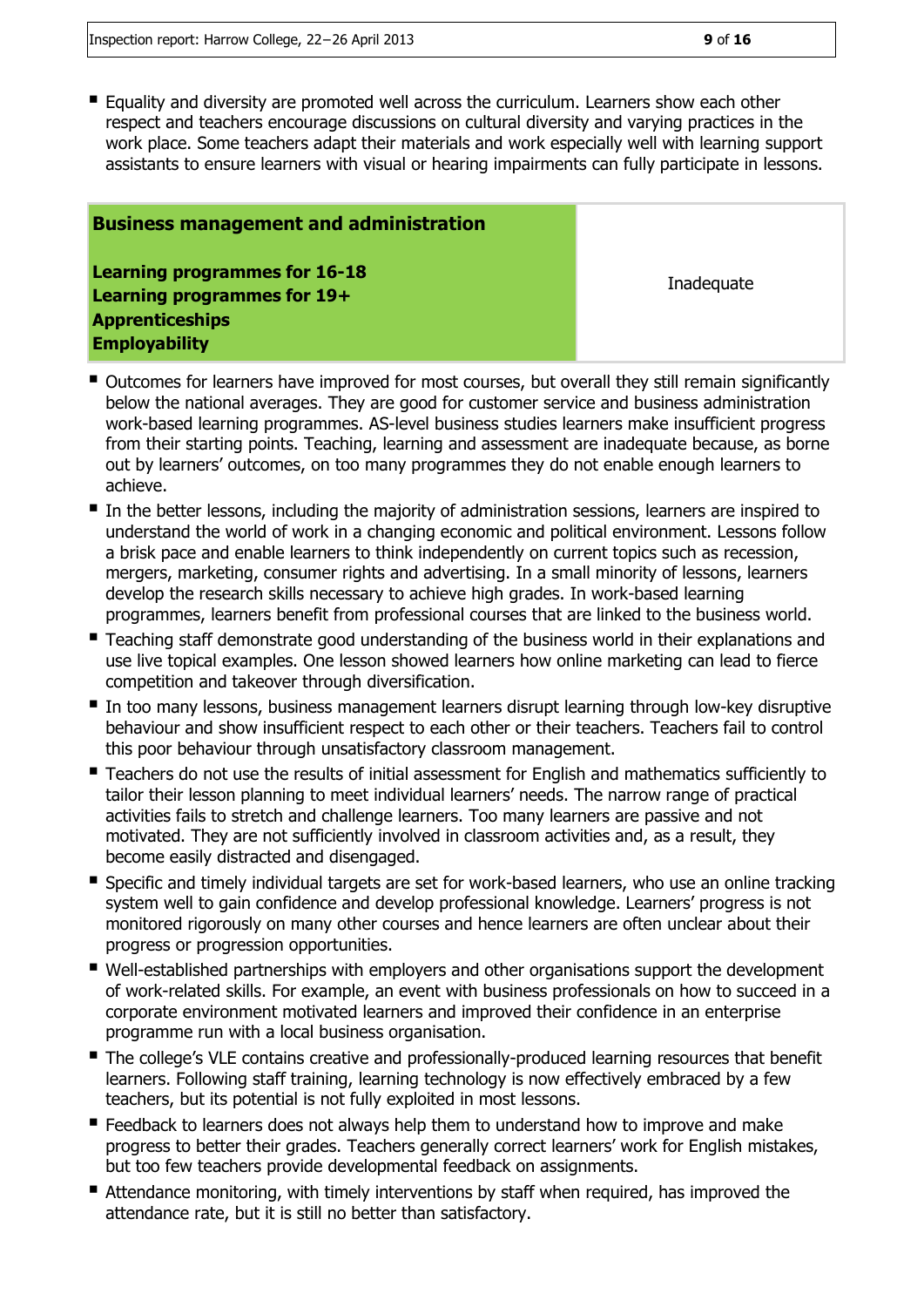- Tutorials are not always appropriately planned or demanding to meet the needs of learners. Group tutorials do too little to promote the health, welfare and safety of learners. Individual reviews take place regularly on work-based learning programmes with appropriate specific targets set with the learner.
- The promotion of equality and diversity is satisfactory. One lesson observed by inspectors demonstrated how marketing strategies can conflict with ethical and religious issues, but other lessons do not make learners aware of businesses that operate internationally in challenging cultural environments.

#### **The effectiveness of leadership and management Figure 4** Good

- The Principal, governors and senior management have a clear strategic vision for the college and the standards of teaching, learning and attainment have improved since the previous inspection. The development of learners' employability, enterprise and entrepreneurship skills underpins all major decision-making processes and forms the basis for many productive partnerships and business ventures.
- Communication across all levels of the college is good. Regular briefings to staff consolidate and strengthen understanding of the corporate vision. The financial position and a predicted budget shortfall are shared openly and staff are taking an active role in meeting the cost reduction targets set. Risk assessment is prudent and ensures staff continually explore potential learning opportunities and income diversification without exposing current learners to shortfalls in resources or opportunities.
- Governance is good and governors are actively involved in working alongside staff and learners. Governors use their wide range of skills and knowledge to provide appropriate rigour, scrutiny and support to senior management. Detailed reports, both to and from governors, inform discussion and decision making. Clerking is efficient and thorough.
- Middle management training has engendered a genuine 'esprit de corps' and developed management skills, expertise and confidence, leading to improvements in the standards of teaching across the college. However, lesson observations do not link clearly enough with the performance management system and staff appraisals to ensure consistently good teaching, learning and assessment across all subject areas.
- Staff have a good understanding of, and are closely involved in, the self-assessment process. They set clear targets for improvement, with specific actions that are monitored regularly through the quality improvement plans. Data are used effectively to monitor and evaluate progress. The self-assessment report is broadly accurate, but it is insufficiently detailed and evaluative on both the main strengths and the areas for development in teaching, learning and assessment.
- Managers, governors and staff proactively seek learners' views and this is a strong feature of everyday college life. Learners' feedback is valued, reported and acted upon at every stage of the quality assurance process. For example, the length of time between work being submitted for marking and it being returned to learners is now shorter following learners' comments.
- Collaborative working is outstanding in its breadth, the quality of partnerships and the resulting opportunities it provides for learners and their communities. Staff have responded very well to local unemployment, with excellent Jobcentre Plus provision and good apprenticeship and skills brokerage provision. A consortium for the local voluntary sector delivers a wide range of health and social care services. Overall, curriculum provision is broad, responsive and dynamic, offering strong progression opportunities for learners.
- Equality and diversity are an integral part of college life. The atmosphere is welcoming, harmonious and respectful. The large numbers of learners with learning difficulties and/or disabilities mingle easily throughout the various sites.
- The performance of different groups is monitored routinely and reported to senior managers and governors. While progress has been made in reducing the discrepancies in achievement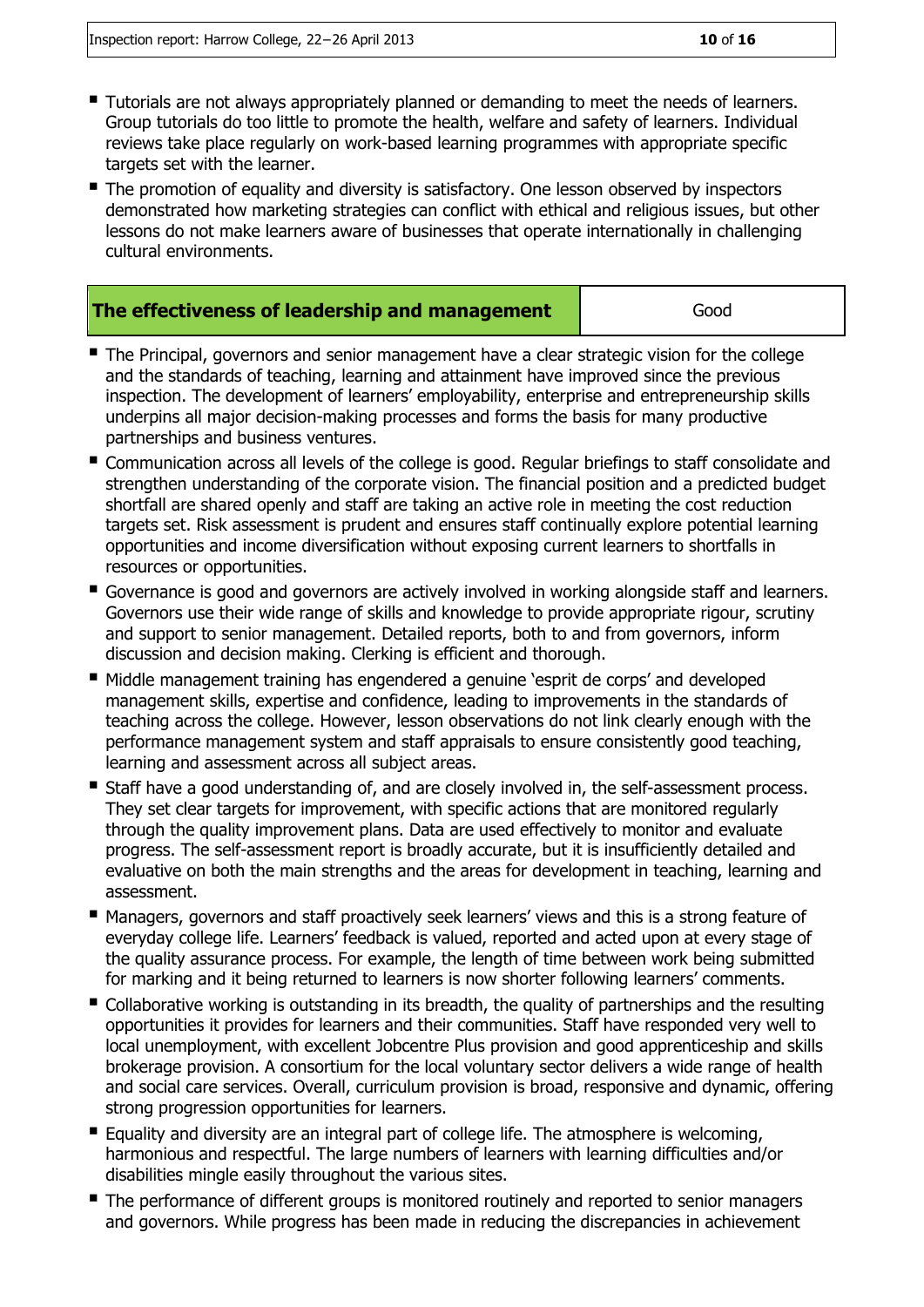between many disparate groups of learners, outcomes for Black African, Black Caribbean and White learners, particularly at intermediate level, remain below those of other college learners and the national picture. No specific college strategy exists to remedy this shortcoming.

The college meets its statutory requirements for keeping learners safe. Effective arrangements ensure teachers and front line staff refer learners to a broad range of welfare-related services where appropriate. An internet 'panic button' is prominent on the learners' web-page, allowing staff to respond immediately to any learner raising a concern. Learners feel very safe at college.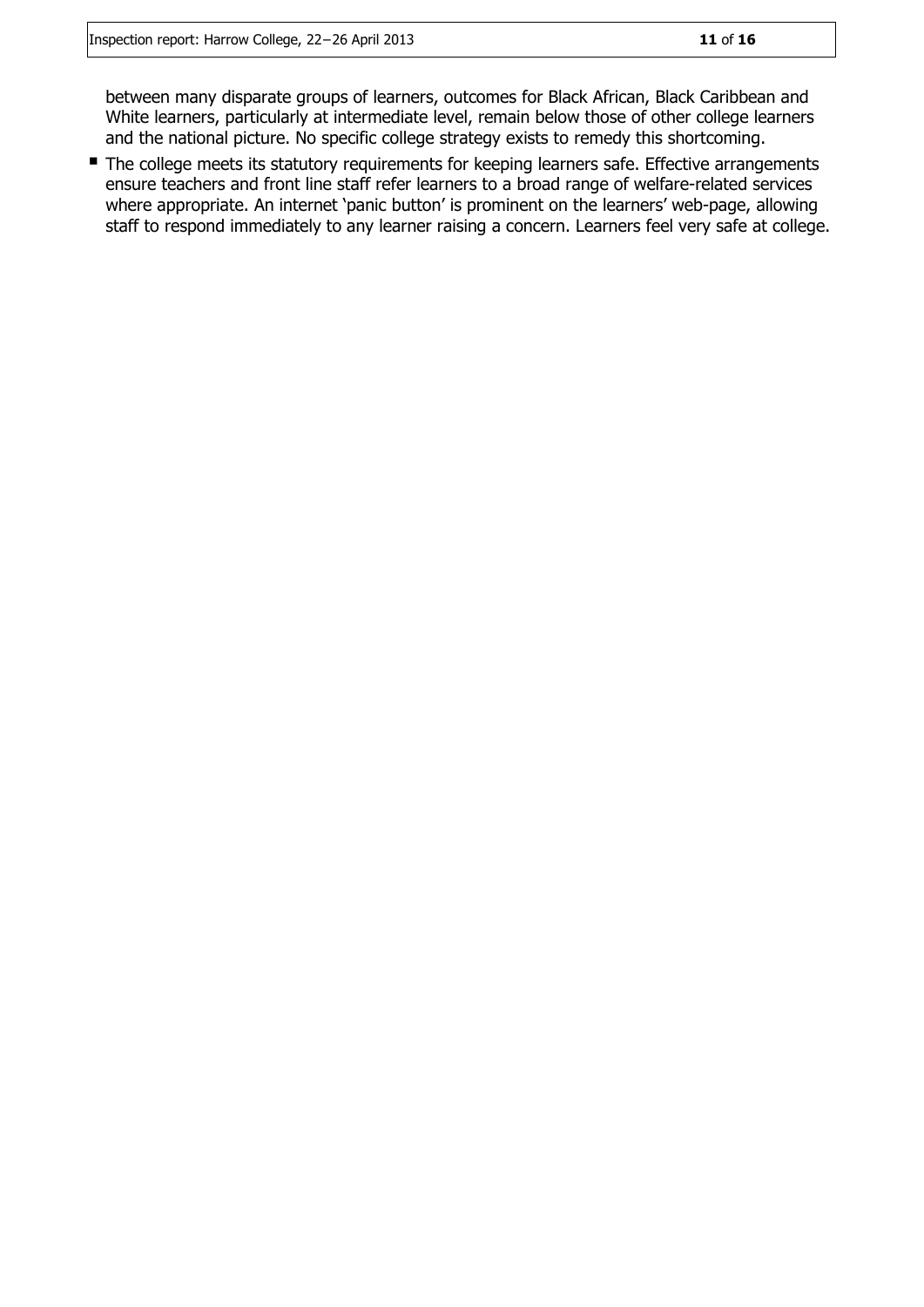# **Record of Main Findings (RMF)**

# **Harrow College**

| Inspection grades are based<br>on a provider's performance:<br>1: Outstanding<br>2: Good<br>3: Requires improvement<br>4: Inadequate | Dveral         | 16-18 Learning<br>programmes | 19+ Learning<br>programmes | Apprenticeships | Employability  |
|--------------------------------------------------------------------------------------------------------------------------------------|----------------|------------------------------|----------------------------|-----------------|----------------|
| <b>Overall effectiveness</b>                                                                                                         | $\overline{2}$ | $\overline{2}$               | $\overline{2}$             | $\overline{2}$  | $\overline{2}$ |
| <b>Outcomes for learners</b>                                                                                                         | 2              | 3                            | $\overline{2}$             | $\overline{2}$  | $\overline{2}$ |
| The quality of teaching, learning<br>and assessment                                                                                  | $\mathfrak{p}$ | $\overline{2}$               | $\overline{2}$             | $\overline{2}$  | $\overline{2}$ |
| The effectiveness of leadership and<br>management                                                                                    | 2              | $\overline{2}$               | $\overline{2}$             | $\overline{2}$  | 2              |

| Subject areas graded for the quality of teaching, learning and assessment | <b>Grade</b>            |
|---------------------------------------------------------------------------|-------------------------|
| <b>Health and social care</b>                                             | 3                       |
| <b>Science</b>                                                            | $\overline{2}$          |
| <b>Mathematics and statistics</b>                                         | $\overline{\mathbf{2}}$ |
| <b>Visual arts</b>                                                        | $\overline{2}$          |
| <b>Media and communication</b>                                            | $\overline{2}$          |
| <b>ESOL</b>                                                               | $\overline{2}$          |
| <b>Business management</b>                                                | 4                       |
| <b>Administration</b>                                                     | 3                       |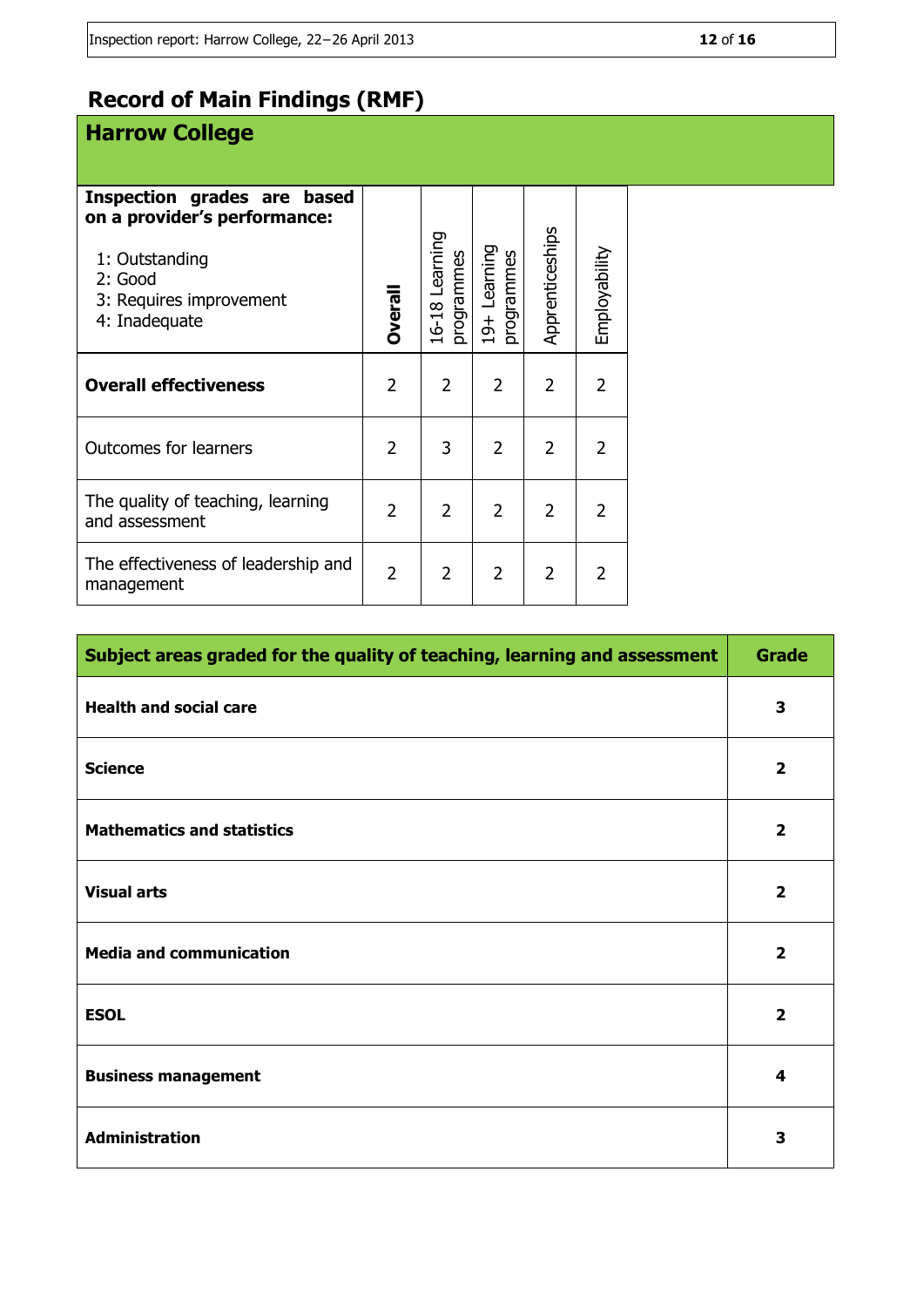# **Provider details**

| <b>Provider name: Harrow College</b>                                                 |                                   |  |  |
|--------------------------------------------------------------------------------------|-----------------------------------|--|--|
| <b>Type of provider</b>                                                              | General further education college |  |  |
| <b>Age range of learners</b>                                                         | $16+$                             |  |  |
| <b>Approximate number of</b><br>all learners over the previous<br>full contract year | Full-time: 2,490                  |  |  |
|                                                                                      | Part-time: 4,764                  |  |  |
| <b>Principal/CEO</b>                                                                 | Mr Tony Medhurst                  |  |  |
| <b>Date of previous inspection</b>                                                   | October 2009                      |  |  |
| <b>Website address</b>                                                               | www.harrow.ac.uk                  |  |  |

| Provider information at the time of the inspection             |           |                     |           |         |           |         |           |                      |  |
|----------------------------------------------------------------|-----------|---------------------|-----------|---------|-----------|---------|-----------|----------------------|--|
| <b>Main course or learning</b><br>programme level              |           | Level 1 or<br>below |           | Level 2 |           | Level 3 |           | Level 4<br>and above |  |
| <b>Total number of learners</b><br>(excluding apprenticeships) | $16 - 18$ | $19+$               | $16 - 18$ | $19+$   | $16 - 18$ | $19+$   | $16 - 18$ | $19+$                |  |
| <b>Full-time</b>                                               | 429       | 107                 | 517       | 120     | 905       | 412     | $\Omega$  | $\mathbf{0}$         |  |
| <b>Part-time</b>                                               | 124       | 2009                | 62        | 445     | 66        | 285     | $\Omega$  | 111                  |  |

| <b>Number of apprentices by</b><br><b>Apprenticeship level and age</b> | <b>Intermediate</b> |       | <b>Advanced</b> |       | <b>Higher</b> |       |
|------------------------------------------------------------------------|---------------------|-------|-----------------|-------|---------------|-------|
|                                                                        | 16-18               | $19+$ | $16 - 18$       | $19+$ | $16 - 18$     | $19+$ |
|                                                                        | 60                  | 107   |                 |       |               |       |
|                                                                        |                     |       |                 |       |               |       |

| <b>Number of learners aged 14-16</b>                                                           | 155                                                                                                                                                                                                                                                                                                                                                                                                                                                                                                                                                         |
|------------------------------------------------------------------------------------------------|-------------------------------------------------------------------------------------------------------------------------------------------------------------------------------------------------------------------------------------------------------------------------------------------------------------------------------------------------------------------------------------------------------------------------------------------------------------------------------------------------------------------------------------------------------------|
| <b>Number of community learners</b>                                                            | 1506                                                                                                                                                                                                                                                                                                                                                                                                                                                                                                                                                        |
| <b>Number of employability learners</b>                                                        | 862                                                                                                                                                                                                                                                                                                                                                                                                                                                                                                                                                         |
| <b>Funding received from</b>                                                                   | Education Finding Agency and Skills Funding Agency                                                                                                                                                                                                                                                                                                                                                                                                                                                                                                          |
| At the time of inspection the<br>provider contracts with the<br>following main subcontractors: | Beacon Education Partnership Limited<br>٠<br>Security and Facilities Education Ltd<br>п<br><b>QKL Limited</b><br>$\blacksquare$<br>North London ITEC<br>$\blacksquare$<br><b>Burleigh College</b><br>$\blacksquare$<br>Skills Team Ltd<br>٠<br>Akona Limited<br>$\blacksquare$<br>Nisai Virtual Academy Limited<br>$\blacksquare$<br><b>Building Lives</b><br>$\blacksquare$<br>Bentley Wood High School<br>$\blacksquare$<br>Hatch End High School<br>$\blacksquare$<br>Whitmore High School<br>$\blacksquare$<br>Nower Hill High School<br>$\blacksquare$ |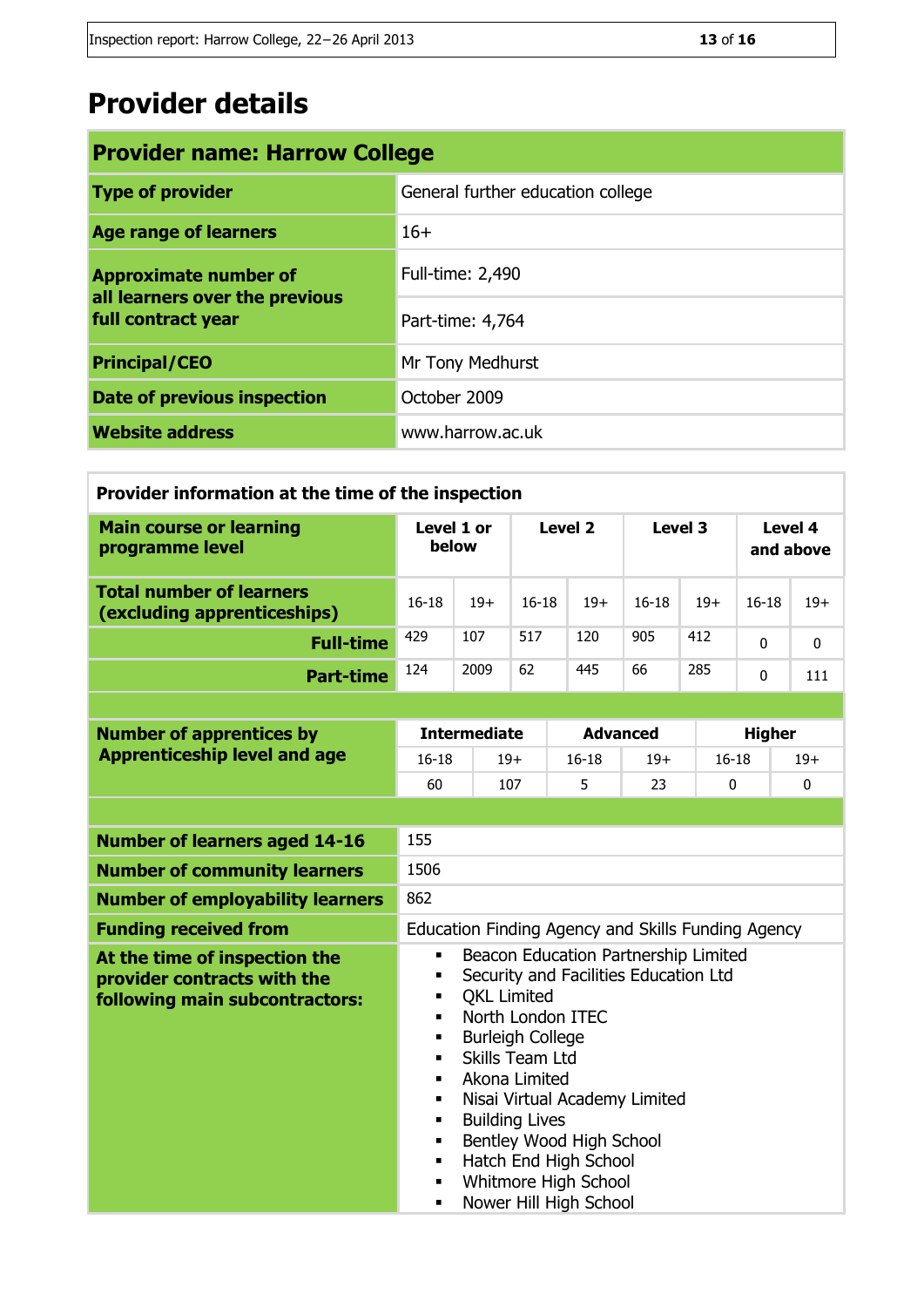

- Rooks Heath High School
- **Park High School**

## **Additional socio-economic information**

Harrow College is a medium-sized general further education college, operating on two main sites in central Harrow and Harrow Weald, two smaller sites specialising in construction and engineering, and around 12 outreach and community-based venues. The college offers programmes in 14 subject areas. In recent years, the college has significantly increased its vocational provision, work with unemployed adults for Jobcentre Plus and ESOL programmes. The proportion of school leavers in Harrow achieving five A\* to C grades at GCSE including English and mathematics is above the national average, but many learners join the college with lower than average prior attainment. Over 85% of full-time learners are from minority ethnic heritage, which is considerably higher than the proportion in the local population.

### **Information about this inspection**

#### **Lead inspector** Tony Noonan HMI

Three of Her Majesty's Inspectors (HMI) and six additional inspectors, assisted by the vice principal, curriculum and quality as nominee, carried out the inspection with short notice. Inspectors took account of the provider's most recent self-assessment report and development plans, and the previous inspection report. Inspectors also used data on learners' achievements over the last three years to help them make judgements. Inspectors used group and individual interviews, telephone calls and online questionnaires to gather the views of learners and employers; these views are reflected throughout the report. They observed learning sessions, assessments and progress reviews. The inspection took into account all of the provision at the provider. Inspectors looked at the quality of teaching, learning and assessment across all of the provision and graded the sector subject areas listed in the report above.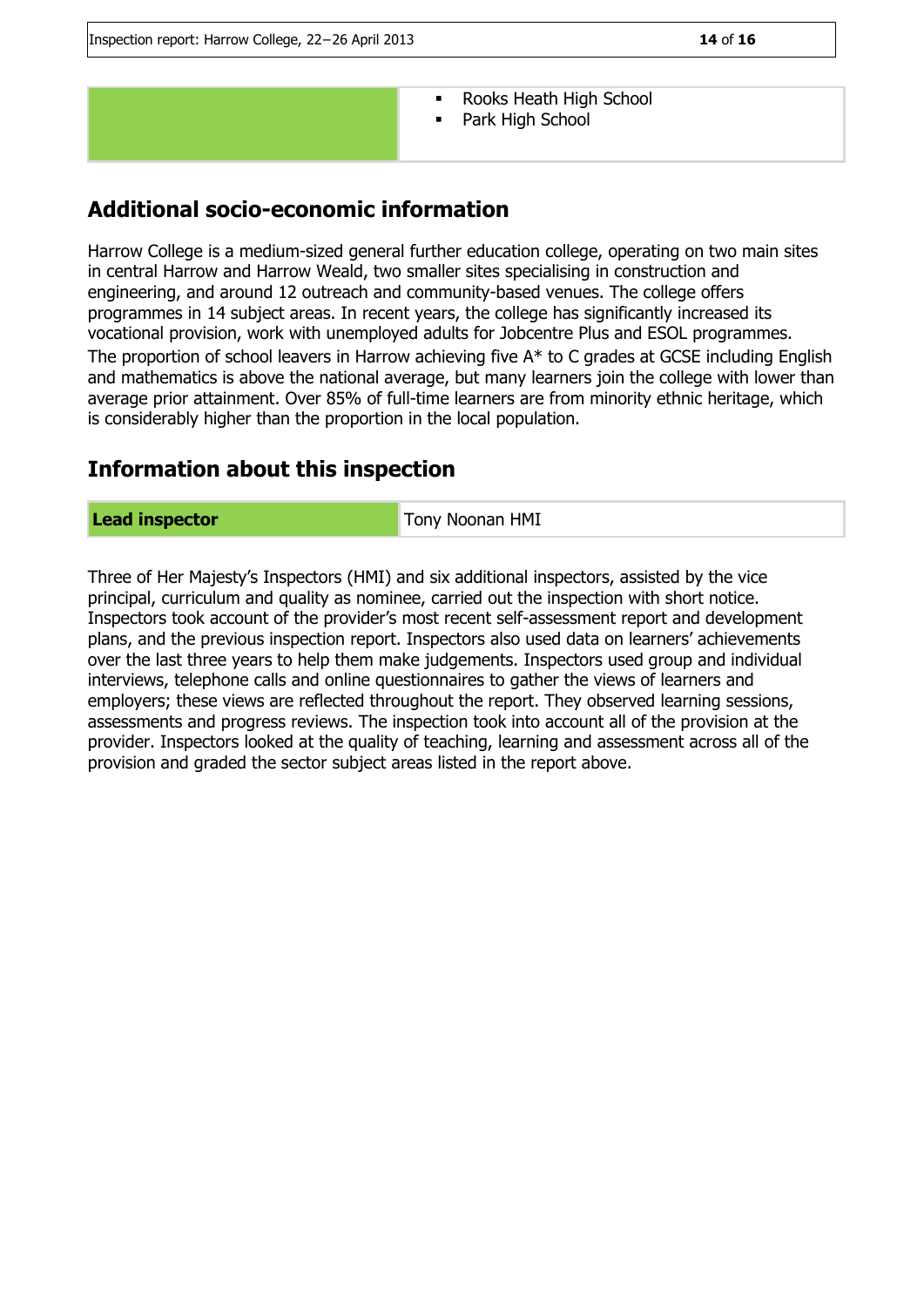### **What inspection judgements mean**

| Grade   | <b>Judgement</b>     |
|---------|----------------------|
| Grade 1 | Outstanding          |
| Grade 2 | Good                 |
| Grade 3 | Requires improvement |
| Grade 4 | Inadequate           |

Detailed grade characteristics can be viewed in the Handbook for the inspection of further education and skills 2012, Part 2:

[http://www.ofsted.gov.uk/resources/handbook-for-inspection-of-further-education-and-skills](http://www.ofsted.gov.uk/resources/handbook-for-inspection-of-further-education-and-skills-september-2012)[september-2012](http://www.ofsted.gov.uk/resources/handbook-for-inspection-of-further-education-and-skills-september-2012)

Any complaints about the inspection or the report should be made following the procedures set out in the guidance 'Raising concerns and making complaints about Ofsted', which is available from Ofsted's website: www.ofsted.gov.uk If you would like Ofsted to send you a copy of the guidance, please telephone 0300 123 4234, or email enquiries@ofsted.gov.uk.



Learner View is a new website where learners can tell Ofsted what they think about their college or provider. They can also see what other learners think about them too.

To find out more go to [www.learnerview.ofsted.gov.uk](http://www.learnerview.ofsted.gov.uk/)